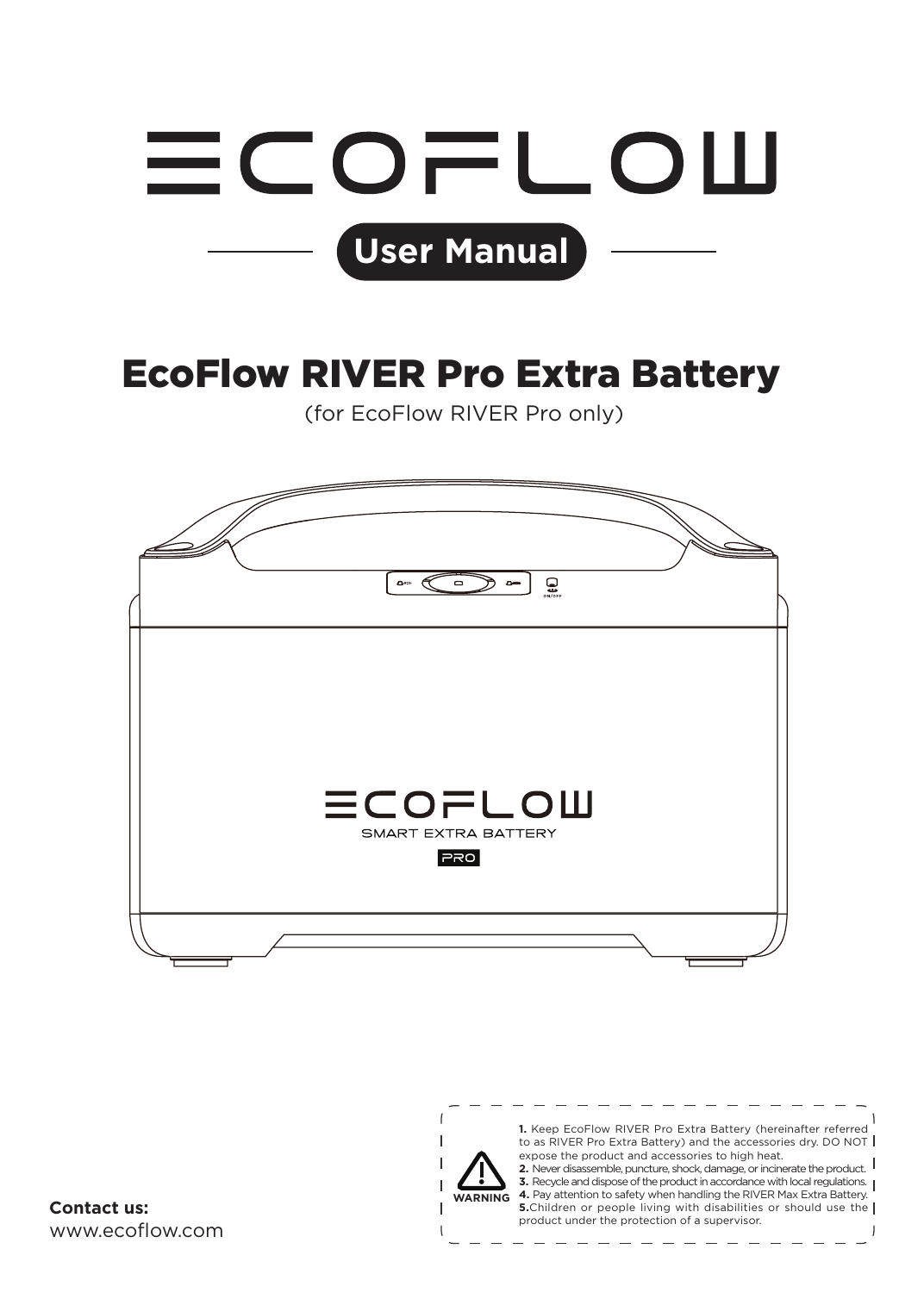## **Glossary**

The following terms are used in this document to indicate various levels of potential harm that may be caused by improper operation.

### **SNOTICE**

The instructions, if not properly followed, may result in property damage and minor physical damage.

### **CAUTION**

The instructions, if not properly followed, may result in property damage and serious physical damage.

### **WARNING**

The instructions, if not properly followed, may result in property damage, major accident and serious injury.

### **WARNING**

Read the ENTIRE user manual to be familiar with the features of this product before operating. Failure to operate the product correctly may result in damage to the product or personal property and cause serious injury. EcoFlow will not assume any legal responsibility. DO NOT use the product with incompatible components or alter the product in any way without following the instructions provided by EcoFlow. Otherwise, you cannot get after-sales service from EcoFlow under warranty condition. These Safety Guidelines include instructions for safety, operation and maintenance. It is important to read and follow all the instructions and warnings in the user manual before assembly, setup or using the product.

## **Product Safety Guidelines**

### **WARNING**

Improper use may result in fire, property damage or personal injury. Make sure to use the product according to the following safety rules and guidelines.

### **Product Use:**

**1.** DO NOT put the product nearby any liquids. Do not immerse the product in water. DO NOT leave the batteries out in the rain or near a source of moisture. Moisture in the device could cause short circuits, component failure, fires or even an explosion.

**2.** Never use NON- EcoFlow parts. Go to http://www.EcoFlow.com to purchase new parts. EcoFlow takes no responsibility for any damage caused by the use of non-EcoFlow parts.

**3.** Never install or remove other modules from the RIVER Pro Extra Battery when it is turned on. Do Not plug or unplug other modules when the power of the product is turned on, otherwise the power interface may be damaged.

**4.** Using the product in environments above 140ºF (60°C) may cause fire or explosion. Using the product in environments below -4ºF (-20°C) will severely affect the performance of the product. Allow the product to return to a normal operating temperature before use it.

**5.** DO NOT use the batteries in strong electrostatic or electromagnetic environments. Otherwise, it may not work properly and the battery control board may malfunction and cause a serious accident during use. **6.** Never disassemble or pierce the product in any way. Otherwise, it may leak, catch on fire, or explode.

**7.** DO NOT use the product if it was involved in a crash or a heavy bump.

**8.** If the product falls into the water during use,take the product out immediately and put it in a safe and open area. Keep a safe distance from it until it is completely dry. Never use it again and dispose it properly as described in the Battery Disposal section below. If the product catches fire, it is recommended to use fire extinguishing equipment in the following order: water or water mist, sand, fire blanket, dry powder, carbon dioxide fire extinguisher.

**9.** DO NOT put the machine in a microwave oven or in a pressurized container.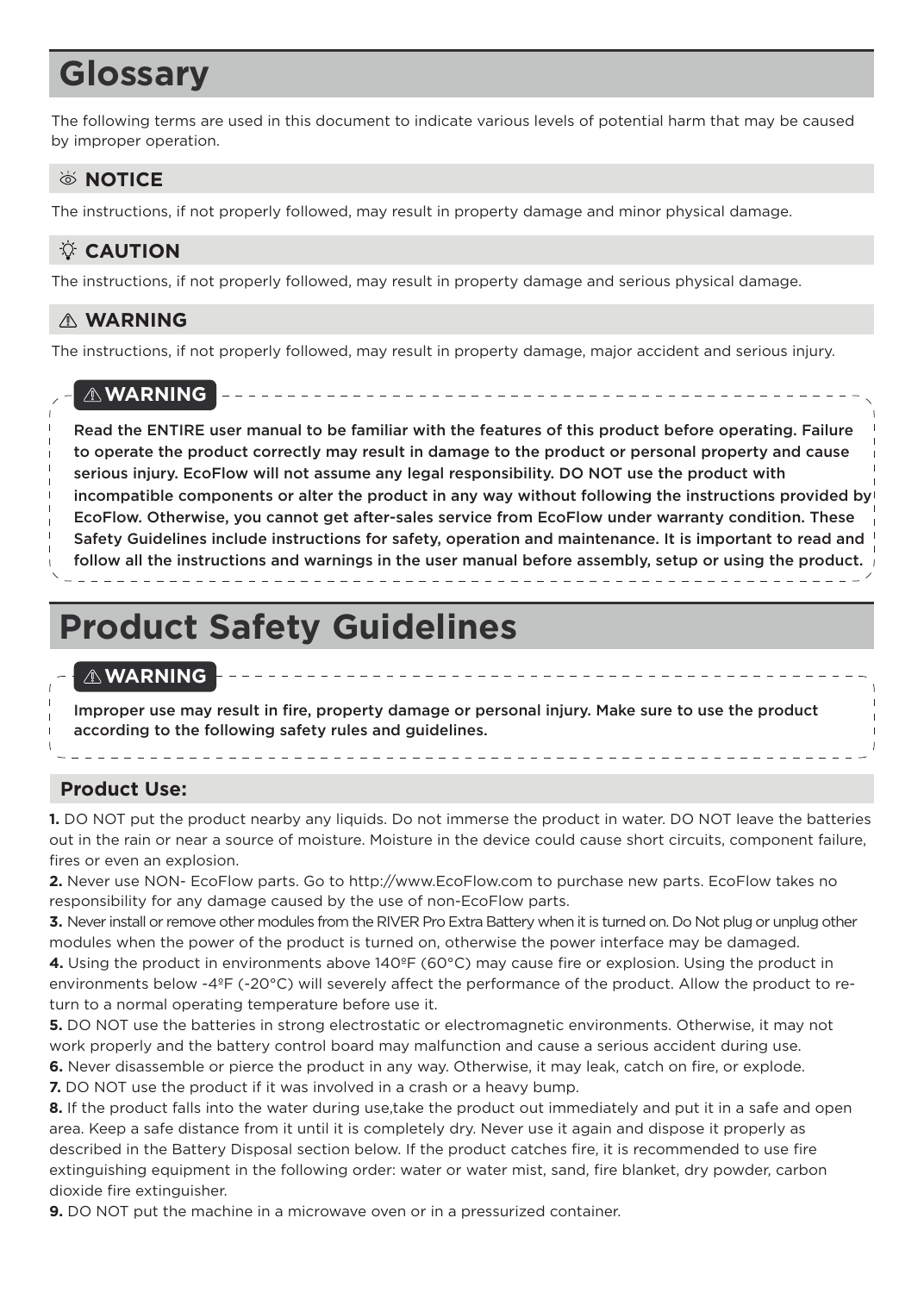**10.** Do Not allow pins, wires or other metal pieces to insert to the device case, outlets or controls. Metal pieces may short circuit the product.

**11.** Avoid collision. DO NOT place heavy objects on the machine.

**12.** If there is dirt on any plug or outlet surface, use a dry cloth to clean it. Otherwise, it will cause abrasion and result in energy loss or inability to charge.

### **Product Charging:**

**1.** Always use EcoFlow approved charging cables. RIVER Pro Extra Battery can only be used with RIVER Pro. DO NOT connect RIVER Pro Extra Battery to other products. EcoFlow will not be responsible for any losses or damages caused by failure to follow this instruction.

**2.** When charging, please place the product on the ground with no flammable or combustible materials around. To prevent accidents, never leave the machine unattended during charging.

**3.** DO NOT charge a product immediately after a long heavy load, because the product's temperature may become too high. DO NOT charge a product until it cools down to room temperature.

### **Product Storage and Transportation:**

**1.** Keep the product out of the reach of children. If any children accidentally swallow parts, please see a doctor immediately. **2.** If a low-battery warning appears, charge the battery before storing it. Otherwise, long-term storage may cause damages to the battery in the product. Batteries in the product will enter hibernation mode if it is depleted and stored for a long time. Recharge the product can bring the battery out of hibernation.

**3.** DO NOT place the product near a heat source, such as a car in direct sunlight, a fire source, or a heating stove.

- **4.** Store the product in dry environments. DO NOT place the product where it may contact with water.
- **5.** Make sure no objects can fall on or around the product while in storage.
- **6.** Never ship a product with a battery power level higher than 30%.

### **Product Battery Disposal:**

**1.** Dispose of the product in specific recycling boxes after a complete discharge. Batteries are hazardous chemicals. Please strictly follow your local regulations regarding the battery disposal and recycle.

**2.** Dispose of the product immediately if it cannot be powered on after over-discharging.

### **Product Maintenance:**

**1.** Temperature for normal use and storage of this product is -4°F to 113°F (-20°C to 45°C) and temperature for optimal use and storage of this product is 68°F to 77°F (20°C to 25°C).

Cold weather use

Cold temperatures can affect the unit's battery capacity due to chemical characteristics of the battery. Keep the power station within the environment temperature range, -4 to 113°F (-20 to 45°C) to prolong battery life

**2.** If the product is not used for a long time, the battery life may be reduced.

 $\frac{1}{2} \left( \frac{1}{2} \right) \left( \frac{1}{2} \right) \left( \frac{1}{2} \right) \left( \frac{1}{2} \right) \left( \frac{1}{2} \right) \left( \frac{1}{2} \right) \left( \frac{1}{2} \right) \left( \frac{1}{2} \right) \left( \frac{1}{2} \right) \left( \frac{1}{2} \right) \left( \frac{1}{2} \right) \left( \frac{1}{2} \right) \left( \frac{1}{2} \right) \left( \frac{1}{2} \right) \left( \frac{1}{2} \right) \left( \frac{1}{2} \right) \left( \frac$ 

**3.** Discharge RIVER Pro Extra Battery to 30%, then charge to 85% every 3 months to keep the battery healthy.

### **Travel Notice:**

Do not bring this product on flights.

### **RIVER Pro Extra Battery Use, Care and Safety Guide**

### **CONGRATULATIONS!**

You are now an EcoFlow product user. This brief pamphlet is meant to help you. Please take some time to read it before using this product. Read it through to understand how to use this product!

### **NOTICE**

To turn RIVER Pro Extra Battery on/off, you need to press and hold the Power Button. Before connecting it to RIVER Pro, make sure that RIVER Pro Extra Battery is turned off. Get to know your RIVER Pro Extra Battery, follow this step-by-step introduction to each of RIVER Pro Extra Battery's ports, buttons, display screens and more.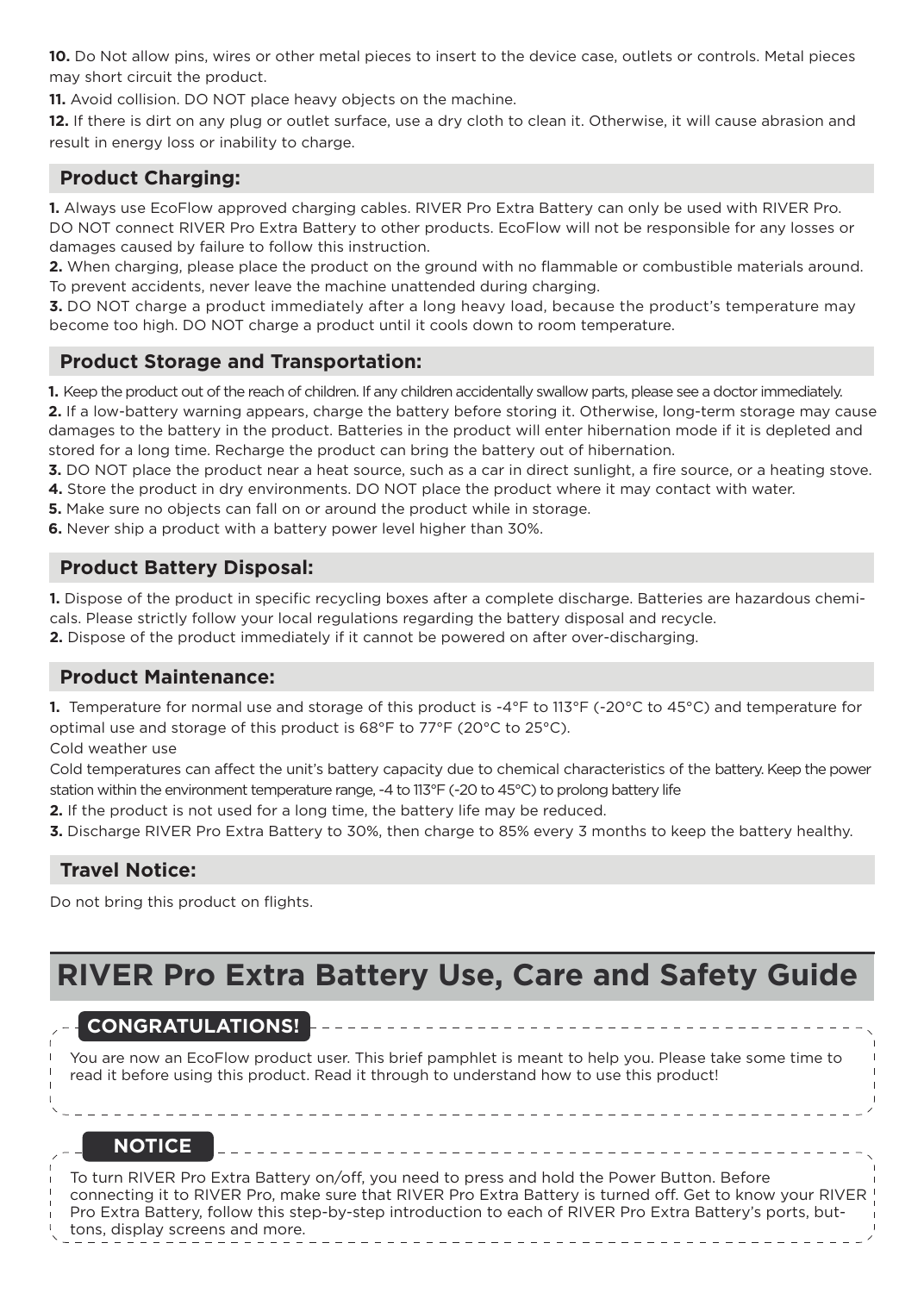# **CONTENTS**

| RIVER Pro Extra Battery's Features ---------------------------- 1 |  |
|-------------------------------------------------------------------|--|
| RIVER Pro and RIVER Pro Extra Battery Connection [10001] - 22     |  |
|                                                                   |  |
| How to recharge RIVER Pro Extra Battery --------------------- 4   |  |
|                                                                   |  |
|                                                                   |  |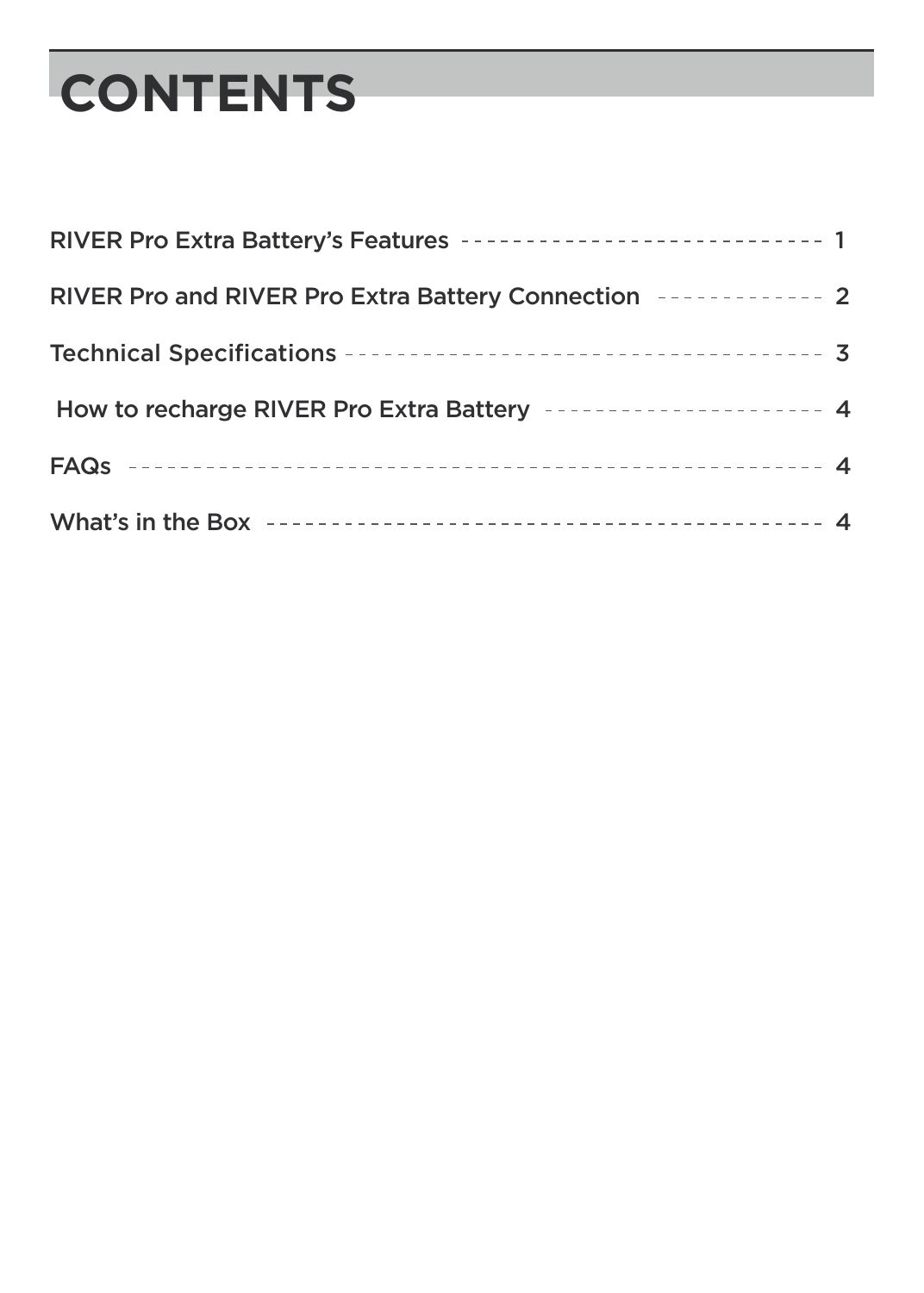## **RIVER Pro Extra Battery's Features**



- 1. Expansion Power Port
- 2. High Temperature Indicator
- 3. Battery Warning Indicator
- 4. Battery Level Indicator
- 5. Low Temperature Indicator
- 6. Power Button

### **1. Expansion Power Port**

Plug in the Expansion Power Cable into this port to connect your RIVER Pro Extra Battery to a RIVER Pro to expand the battery capacity to 1440Wh. It supports a maximum of 660W charging and 720W discharging of RIVER Pro Extra Battery.

### **2. High Temperature Indicator**

When the ambient temperature is too high (above 140°F/60°C), the red high temperature warning light will flash. Please move the device to a location with a suitable temperature for the device to function normally. When the ambient temperature is above 113ºF(45℃) while the device is being charged, the red high temperature warning light will flash as well. Please move the device to a location with a suitable temperature for the device to charge normally.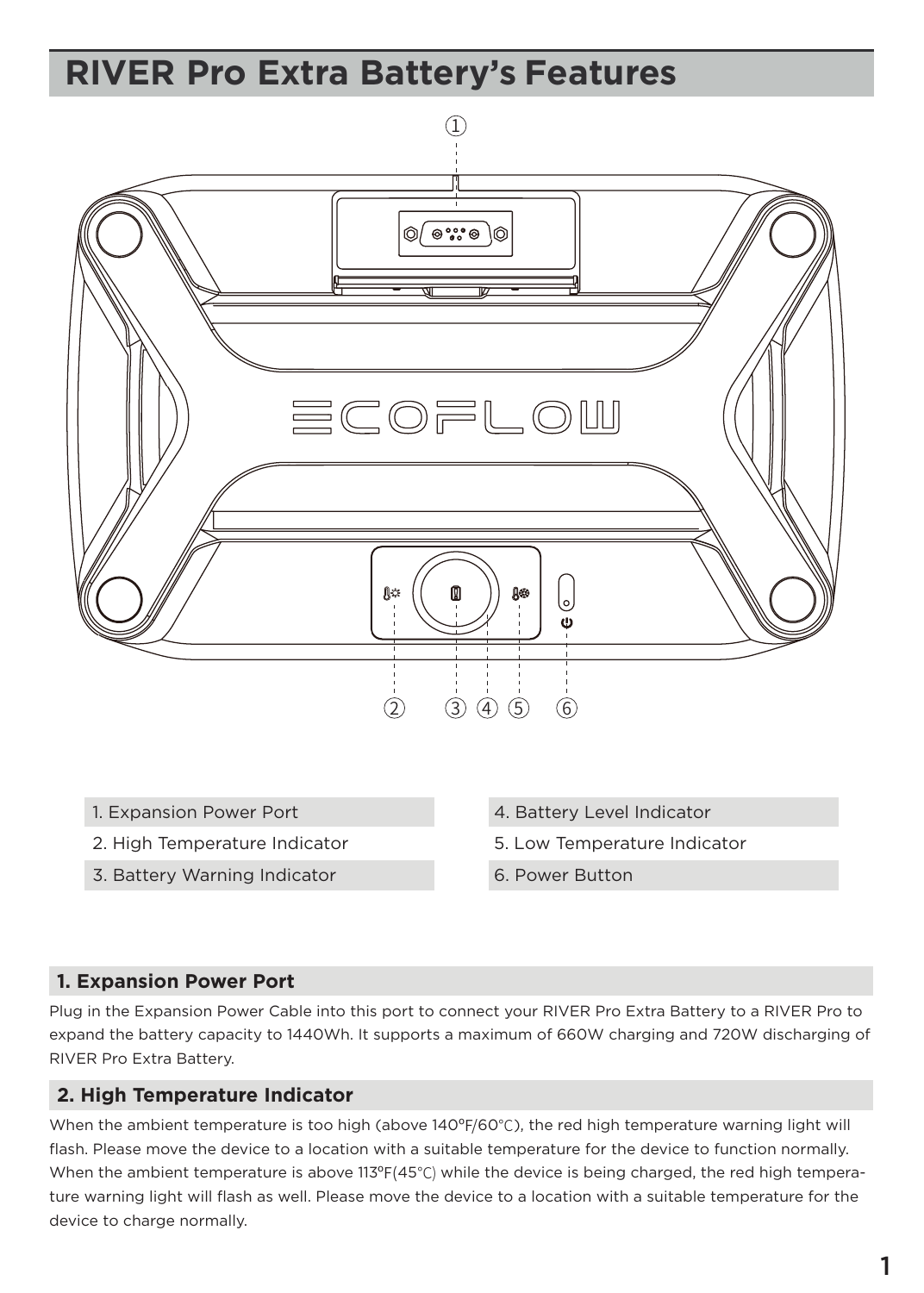### **3. Battery Warning Indicator**

When the battery malfunctions, try to resolve the issue by restarting the device. Otherwise, please contact customer service.

### **4. Battery Level Indicator**

The battery life is indicated by five lights. When the device is being charged, the lights will flash in sequence. When the battery is malfunctioning, all five lights will flash together at the same time.

### **5. Low Temperature Indicator**

When the ambient temperature is too low (below -4ºF/-20℃), the blue low temperature warning light will flash. Please move the device to a location with a suitable temperature for the device to function normally. When the ambient temperature is below 0℃ while the device is being charged, the blue low temperature warning light will flash as well. Please move the device to a location with a suitable temperature for the device to charge normally.

### **6. Power Button**

Press and hold the power button 1 second to turn the RIVER Pro Extra Battery on and off. When the RIVER Pro Extra Battery is turned on, the display will light up. When the RIVER Pro Extra Battery is running, you can switch on or off the display screen by pressing the Power Button once. When the RIVER Pro Extra Battery is connected to the RIVER Pro, its standby time will follow the current settings of the RIVER Pro.

## **RIVER Pro Connect with RIVER Pro Extra Battery**

Get the RIVER Pro, RIVER Pro Extra Battery and Expansion Power Cable ready. Then turn off the power of RIVER Pro and RIVER Pro Extra Battery. Follow the steps below. If the devices are not turned off, they cannot be successfully connected.

1. Open the soft cover below the AC port of RIVER Pro to expose the Expansion Power Port. Connect the Expansion Power Cable to the port. Tighten the screws on both sides of the port to reinforce the connection. 2. Open the dust cover of RIVER Pro Extra Battery to expose the Expansion Power Port. Connect the other end of the Expansion Power Cable to the port. Tighten the screws on both sides of the port to secure the connection.

3. Turn on the power button of RIVER Pro or RIVER Pro Extra Battery. If the display of RIVER Pro shows the Battery Warning Indicator, the connection is successful. When connecting the devices for the first time, it is recommended to fully charge them first. Fully charge RIVER Pro and RIVER Pro Extra Battery and ensure that the voltage of both devices are consistent to maximize the performance of RIVER Pro Extra Battery.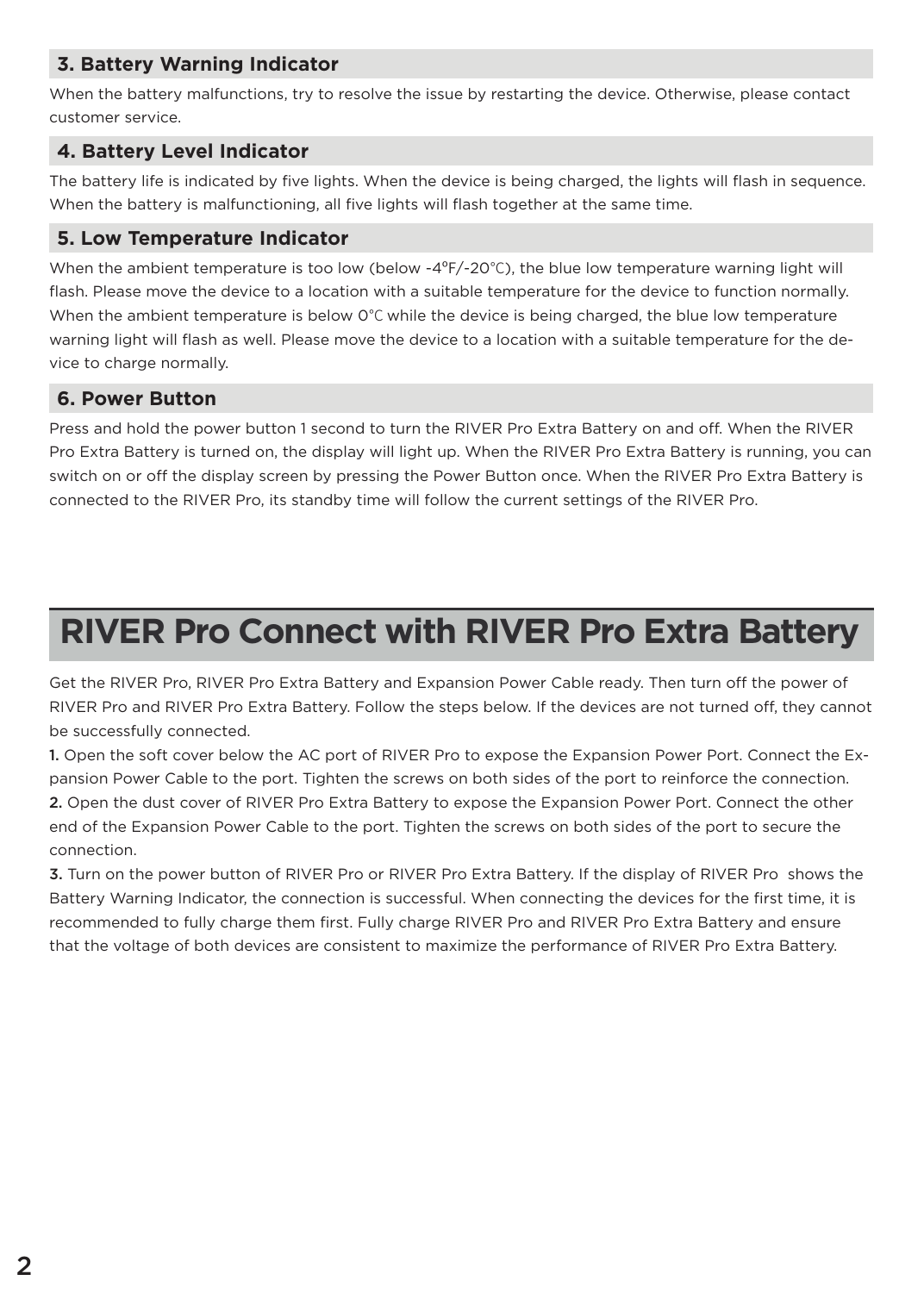

## **TECHNICAL SPECIFICATIONS**

| <b>General Specs</b>        |                                                     |
|-----------------------------|-----------------------------------------------------|
| Net Weight                  | 15.4 lbs (7kg)                                      |
| Dimensions                  | $11.3 \times 7.1 \times 8.3$ in (28.8 x 18 x 21 cm) |
| Capacity                    | 720Wh (28.8V)                                       |
| Testing and certification   | UL CE FCC RoHS RCM                                  |
|                             |                                                     |
| <b>Outputs</b>              |                                                     |
| <b>Expansion Power Port</b> | 24.4V-33.6V, 720W Max                               |
| Input                       |                                                     |
| <b>Expansion Power Port</b> | 33.6V, 660W Max                                     |
| <b>Battery</b>              |                                                     |
| Cell Chemistry              | Lithium-ion                                         |
| Cell Type                   | 18650                                               |
| Discharge Temperature       | -4°F to 140°F (±5°F), -20°C to 60°C (±3°C)          |
| Charge Temperature          | 32°F to 113°F (±5°F), 0°C to 45°C (±3°C)            |
| Shelf Life                  | 1 Year (after fully charged)                        |
| Life Span                   | 800 Cycles to 80% capacity                          |